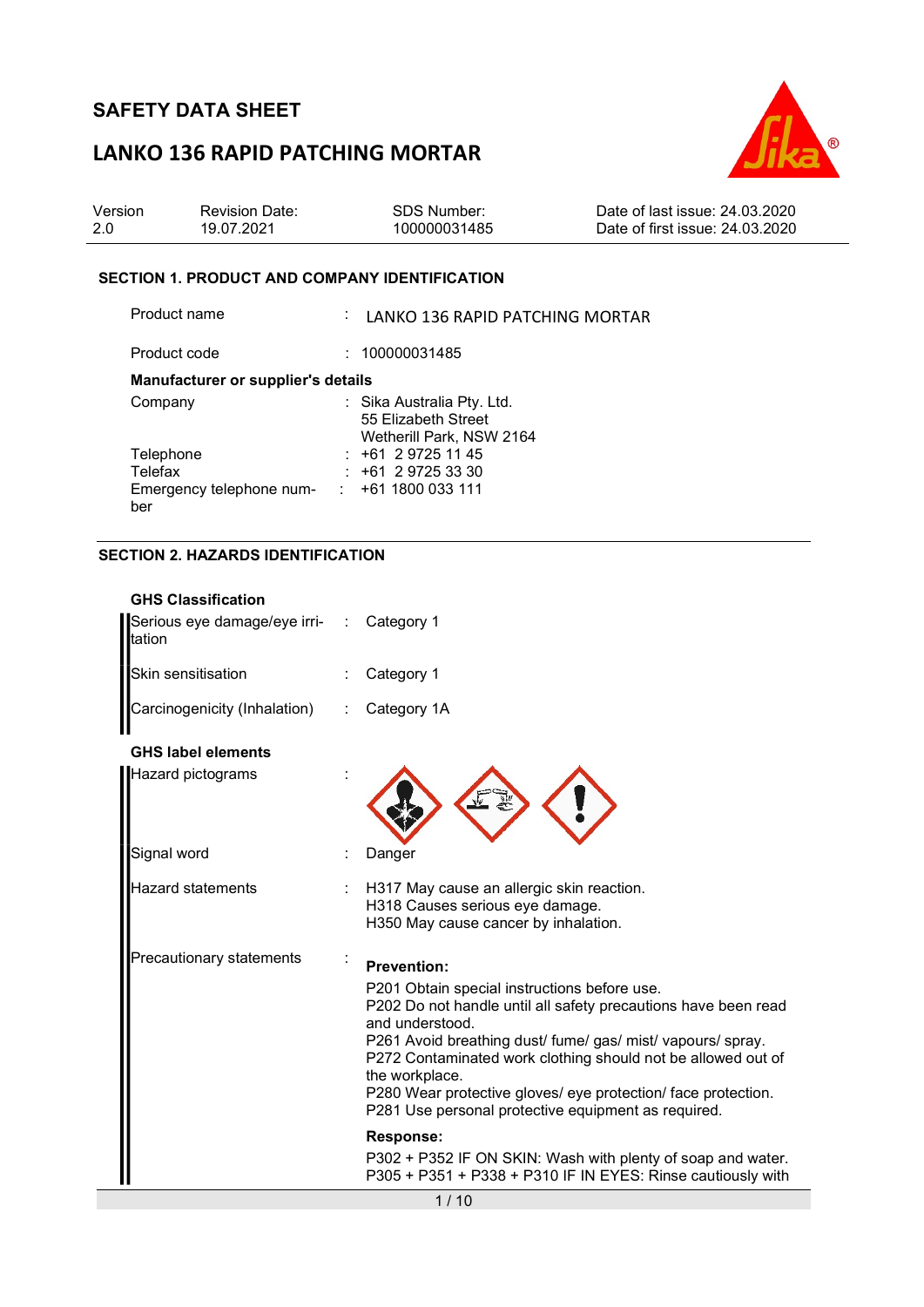# LANKO 136 RAPID PATCHING MORTAR



| Version<br>2.0 | <b>Revision Date:</b><br>19.07.2021 | SDS Number:<br>100000031485                                                                                     | Date of last issue: 24,03,2020<br>Date of first issue: 24.03.2020                                                                                                                                                                                         |
|----------------|-------------------------------------|-----------------------------------------------------------------------------------------------------------------|-----------------------------------------------------------------------------------------------------------------------------------------------------------------------------------------------------------------------------------------------------------|
|                |                                     | CENTER or doctor/ physician.<br>attention.<br>vice/ attention.<br>P363 Wash contaminated clothing before reuse. | water for several minutes. Remove contact lenses, if present<br>and easy to do. Continue rinsing. Immediately call a POISON<br>P308 + P313 IF exposed or concerned: Get medical advice/<br>P333 + P313 If skin irritation or rash occurs: Get medical ad- |
|                |                                     | Storage:<br>P405 Store locked up.                                                                               |                                                                                                                                                                                                                                                           |
|                |                                     | Disposal:                                                                                                       |                                                                                                                                                                                                                                                           |
|                |                                     | disposal plant.                                                                                                 | P501 Dispose of contents/ container to an approved waste                                                                                                                                                                                                  |

# Other hazards which do not result in classification

None known.

### SECTION 3. COMPOSITION/INFORMATION ON INGREDIENTS

| Substance / Mixture |  | Mixture |
|---------------------|--|---------|
|---------------------|--|---------|

**Components** 

| Chemical name               | CAS-No.    | Concentration (% w/w) |
|-----------------------------|------------|-----------------------|
| Quartz (SiO2)               | 14808-60-7 | $>= 30 - 60$          |
| calcium sulfate             | 7778-18-9  | $>= 10 - 30$          |
| Cement, portland, chemicals | 65997-15-1 | $>= 3 - 10$           |
| Limestone                   | 1317-65-3  | < 10                  |
| calcium dihydroxide         | 1305-62-0  | $>= 1 - 3$            |
| Quartz (SiO2) <5µm          | 14808-60-7 | $>= 0.1 - 1$          |
| cristobalite                | 14464-46-1 | $>= 0.1 - 1$          |

#### SECTION 4. FIRST AID MEASURES

| General advice          | : Move out of dangerous area.<br>Consult a physician.<br>Show this safety data sheet to the doctor in attendance.                                                                                                                                          |
|-------------------------|------------------------------------------------------------------------------------------------------------------------------------------------------------------------------------------------------------------------------------------------------------|
| If inhaled              | $\therefore$ Move to fresh air.<br>Consult a physician after significant exposure.                                                                                                                                                                         |
| In case of skin contact | $\therefore$ Take off contaminated clothing and shoes immediately.<br>Wash off with soap and plenty of water.<br>If symptoms persist, call a physician.                                                                                                    |
| In case of eye contact  | : Small amounts splashed into eyes can cause irreversible tis-<br>sue damage and blindness.<br>In the case of contact with eyes, rinse immediately with plenty<br>of water and seek medical advice.<br>Continue rinsing eyes during transport to hospital. |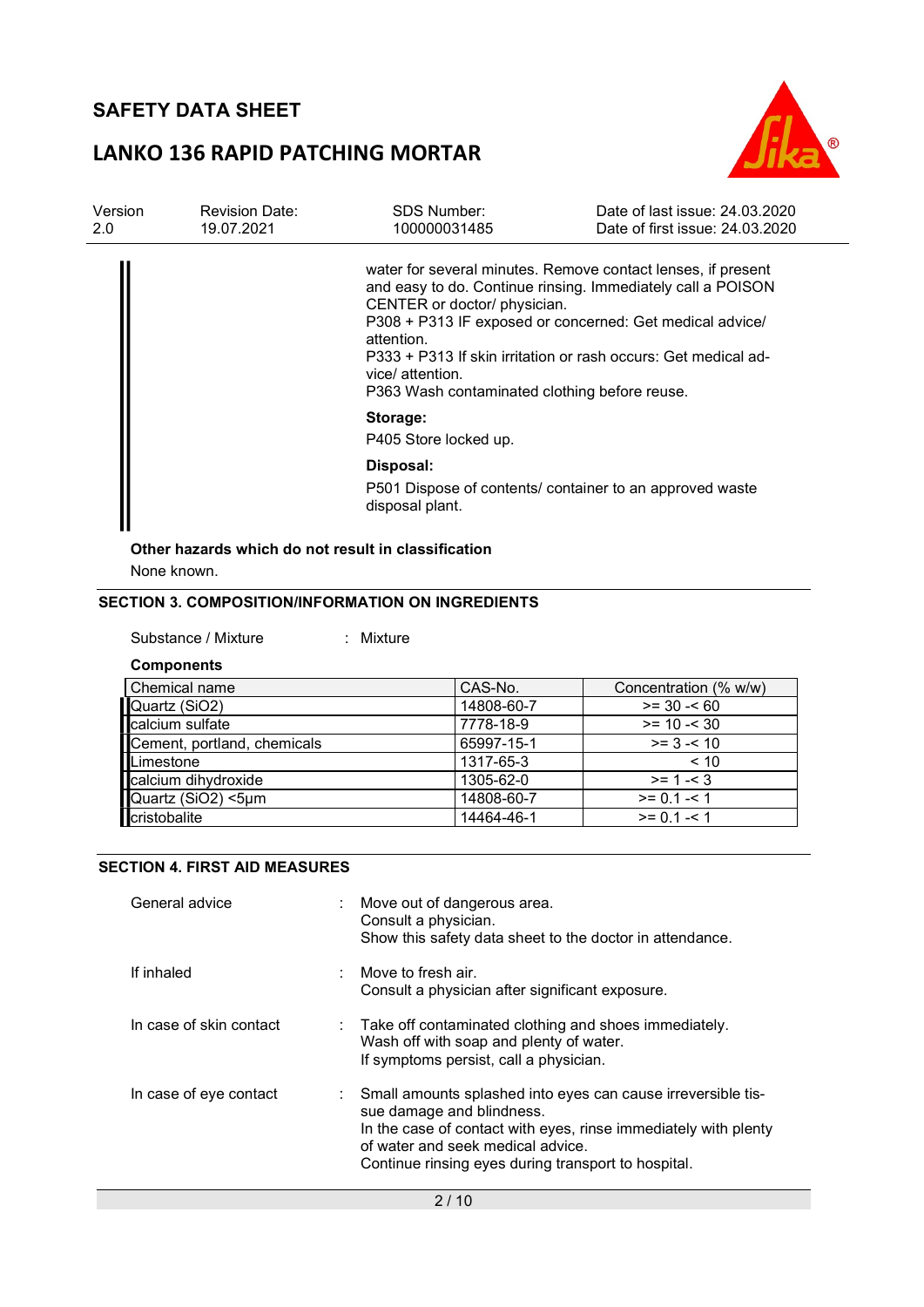## LANKO 136 RAPID PATCHING MORTAR



| Version<br>2.0 | <b>Revision Date:</b><br>19.07.2021                               |             | <b>SDS Number:</b><br>100000031485                                                                                                                                                                                                                              | Date of last issue: 24,03,2020<br>Date of first issue: 24.03.2020 |
|----------------|-------------------------------------------------------------------|-------------|-----------------------------------------------------------------------------------------------------------------------------------------------------------------------------------------------------------------------------------------------------------------|-------------------------------------------------------------------|
|                |                                                                   |             | Remove contact lenses.<br>Keep eye wide open while rinsing.                                                                                                                                                                                                     |                                                                   |
|                | If swallowed                                                      |             | Clean mouth with water and drink afterwards plenty of water.<br>Do not give milk or alcoholic beverages.<br>Never give anything by mouth to an unconscious person.<br>Obtain medical attention.                                                                 |                                                                   |
|                | Most important symptoms<br>and effects, both acute and<br>delayed |             | sensitising effects<br>Allergic reactions<br>Excessive lachrymation<br>See Section 11 for more detailed information on health effects<br>and symptoms.<br>May cause an allergic skin reaction.<br>Causes serious eye damage.<br>May cause cancer by inhalation. |                                                                   |
|                | Notes to physician                                                |             | Treat symptomatically.                                                                                                                                                                                                                                          |                                                                   |
|                | <b>SECTION 5. FIREFIGHTING MEASURES</b>                           |             |                                                                                                                                                                                                                                                                 |                                                                   |
|                | Suitable extinguishing media :                                    |             | Use extinguishing measures that are appropriate to local cir-<br>cumstances and the surrounding environment.                                                                                                                                                    |                                                                   |
|                | Hazardous combustion prod- :<br>ucts                              |             | No hazardous combustion products are known                                                                                                                                                                                                                      |                                                                   |
|                | Specific extinguishing meth-<br>ods                               | $\sim 10^7$ | Standard procedure for chemical fires.                                                                                                                                                                                                                          |                                                                   |
|                | Special protective equipment :<br>for firefighters                |             | In the event of fire, wear self-contained breathing apparatus.                                                                                                                                                                                                  |                                                                   |

#### SECTION 6. ACCIDENTAL RELEASE MEASURES

| Personal precautions, protec-<br>tive equipment and emer-<br>gency procedures | Use personal protective equipment.<br>Avoid breathing dust.<br>Deny access to unprotected persons.       |
|-------------------------------------------------------------------------------|----------------------------------------------------------------------------------------------------------|
| Environmental precautions                                                     | : Do not flush into surface water or sanitary sewer system.                                              |
| Methods and materials for<br>containment and cleaning up                      | Pick up and arrange disposal without creating dust.<br>Keep in suitable, closed containers for disposal. |

#### SECTION 7. HANDLING AND STORAGE

| Advice on protection against : Avoid dust formation. |                                                              |
|------------------------------------------------------|--------------------------------------------------------------|
| fire and explosion                                   | Provide appropriate exhaust ventilation at places where dust |
|                                                      | is formed.                                                   |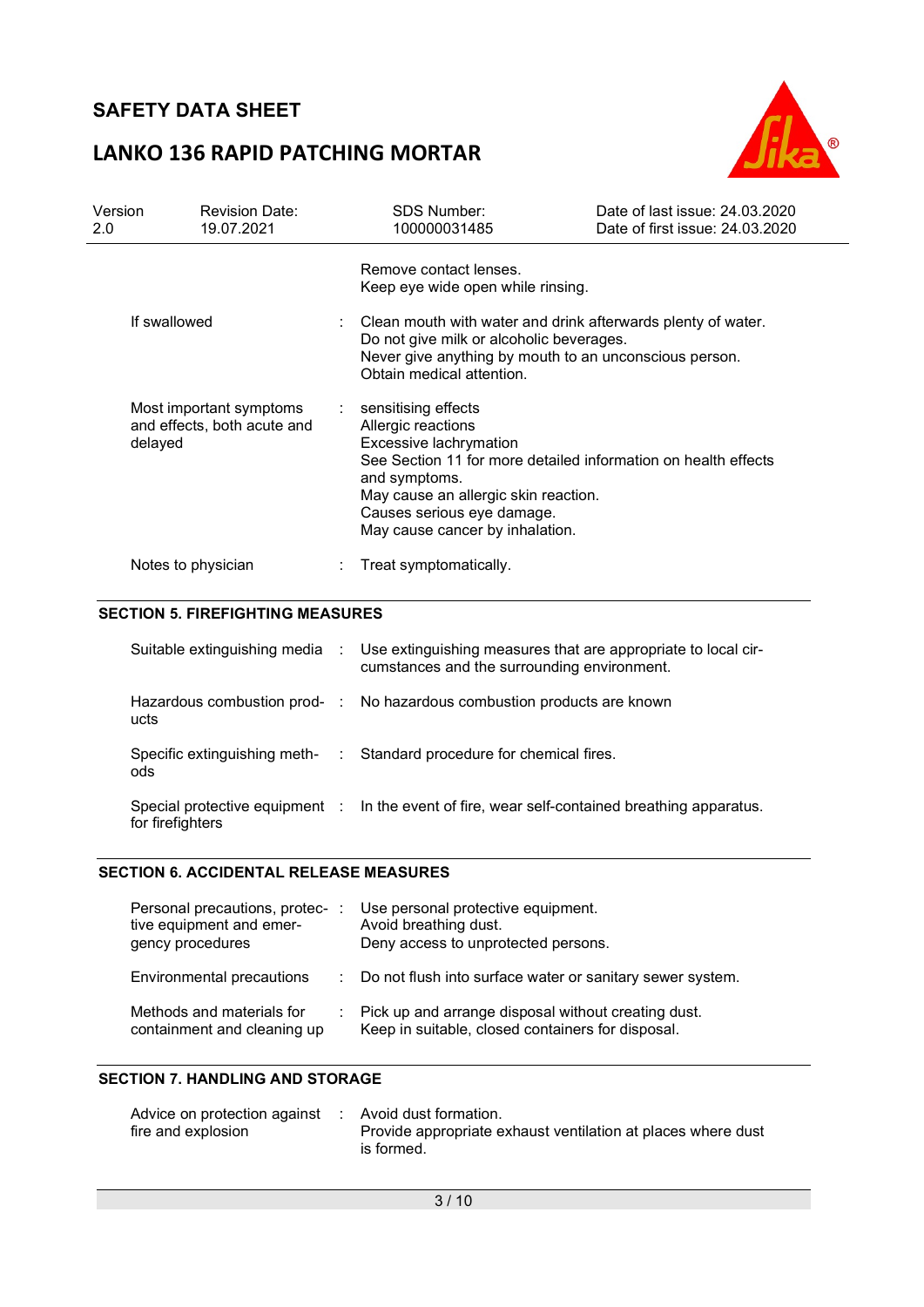# LANKO 136 RAPID PATCHING MORTAR



| Version<br>2.0 | <b>Revision Date:</b><br>19.07.2021           | <b>SDS Number:</b><br>100000031485                                                                                                                                | Date of last issue: 24.03.2020<br>Date of first issue: 24.03.2020                                                                                                                                                                                                                                                                                                                           |
|----------------|-----------------------------------------------|-------------------------------------------------------------------------------------------------------------------------------------------------------------------|---------------------------------------------------------------------------------------------------------------------------------------------------------------------------------------------------------------------------------------------------------------------------------------------------------------------------------------------------------------------------------------------|
|                | Advice on safe handling                       | Do not breathe vapours/dust.<br>section 8).<br>Do not get in eyes, on skin, or on clothing.<br>For personal protection see section 8.<br>used.<br>plication area. | Avoid exceeding the given occupational exposure limits (see<br>Persons with a history of skin sensitisation problems or asth-<br>ma, allergies, chronic or recurrent respiratory disease should<br>not be employed in any process in which this mixture is being<br>Smoking, eating and drinking should be prohibited in the ap-<br>Follow standard hygiene measures when handling chemical |
|                | Hygiene measures                              | products<br>practice.<br>When using do not eat or drink.<br>When using do not smoke.                                                                              | Handle in accordance with good industrial hygiene and safety<br>Wash hands before breaks and at the end of workday.                                                                                                                                                                                                                                                                         |
|                | Conditions for safe storage                   | place.<br>Store in accordance with local regulations.                                                                                                             | Keep container tightly closed in a dry and well-ventilated                                                                                                                                                                                                                                                                                                                                  |
|                | Further information on stor-<br>age stability | Keep in a dry place.<br>No decomposition if stored and applied as directed.                                                                                       |                                                                                                                                                                                                                                                                                                                                                                                             |

#### SECTION 8. EXPOSURE CONTROLS/PERSONAL PROTECTION

#### Components with workplace control parameters

| Components                  | CAS-No.    | Value type<br>(Form of<br>exposure)  | Control parame-<br>ters / Permissible<br>concentration              | <b>Basis</b> |
|-----------------------------|------------|--------------------------------------|---------------------------------------------------------------------|--------------|
| Quartz (SiO2)               | 14808-60-7 | TWA (Res-<br>pirable dust)           | $0.05$ mg/m $3$                                                     | AU OEL       |
|                             |            | cinogenic potential for humans       | Further information: Category 1A (Carc. 1A) Known to have car-      |              |
| calcium sulfate             | 7778-18-9  | <b>TWA</b>                           | 10 mg/m $3$                                                         | AU OEL       |
|                             |            | asbestos and < 1% crystalline silica | Further information: This value is for inhalable dust containing no |              |
| Cement, portland, chemicals | 65997-15-1 | <b>TWA</b>                           | $10$ mg/m $3$                                                       | AU OEL       |
| Limestone                   | 1317-65-3  | <b>TWA</b>                           | $10 \text{ mg/m}$<br>(Calcium car-<br>bonate)                       | AU OEL       |
|                             |            | asbestos and < 1% crystalline silica | Further information: This value is for inhalable dust containing no |              |
| calcium dihydroxide         | 1305-62-0  | <b>TWA</b>                           | $5 \text{ mg/m}$                                                    | AU OEL       |
| Quartz (SiO2) <5µm          | 14808-60-7 | TWA (Res-<br>pirable dust)           | $0.05$ mg/m $3$                                                     | AU OEL       |
|                             |            | cinogenic potential for humans       | Further information: Category 1A (Carc. 1A) Known to have car-      |              |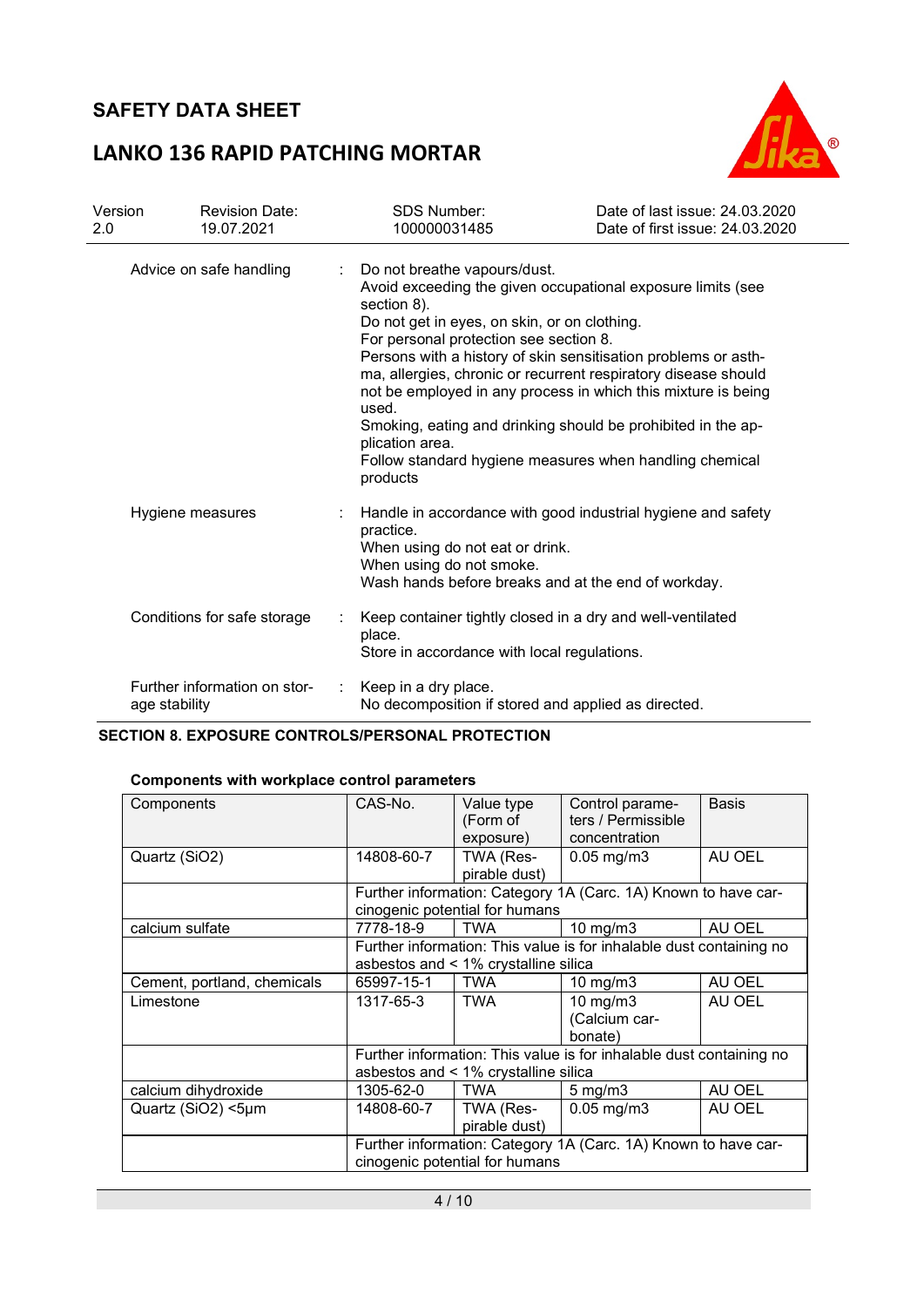# LANKO 136 RAPID PATCHING MORTAR



| 2.0 | Version<br><b>Revision Date:</b><br>19.07.2021 |  | <b>SDS Number:</b><br>100000031485                                                                                                          | Date of last issue: 24,03,2020<br>Date of first issue: 24.03.2020                                                            |  |
|-----|------------------------------------------------|--|---------------------------------------------------------------------------------------------------------------------------------------------|------------------------------------------------------------------------------------------------------------------------------|--|
|     | cristobalite                                   |  | 14464-46-1<br>TWA (Res-<br>pirable dust)                                                                                                    | $0.05$ mg/m $3$<br>AU OEL                                                                                                    |  |
|     |                                                |  | cinogenic potential for humans                                                                                                              | Further information: Category 1A (Carc. 1A) Known to have car-                                                               |  |
|     | Appropriate engineering<br>controls            |  | Avoid dust formation.<br>is formed.                                                                                                         | Provide appropriate exhaust ventilation at places where dust                                                                 |  |
|     | Personal protective equipment                  |  |                                                                                                                                             |                                                                                                                              |  |
|     | Respiratory protection                         |  | exposure levels, the hazards of the product and the safe<br>working limits of the selected respirator.<br>particulate filter P              | In case of inadequate ventilation wear respiratory protection.<br>Respirator selection must be based on known or anticipated |  |
|     | Hand protection                                |  | Chemical-resistant, impervious gloves complying with an<br>essary.<br>Follow AS/NZS 1337.1<br>Recommended: Butyl rubber, PVC, cotton gloves | approved standard should be worn at all times when handling<br>chemical products if a risk assessment indicates this is nec- |  |
|     | Eye protection                                 |  | Safety goggles<br>Wear suitable face shield.                                                                                                |                                                                                                                              |  |
|     | Skin and body protection                       |  | Protective clothing (e.g. safety shoes, long-sleeved working<br>clothing, long trousers)<br>Follow AS 2210:3                                |                                                                                                                              |  |

#### SECTION 9. PHYSICAL AND CHEMICAL PROPERTIES

| Appearance                                                  |    | powder              |
|-------------------------------------------------------------|----|---------------------|
| Colour                                                      |    | grey                |
| Odour                                                       |    | odourless           |
| Odour Threshold                                             |    | No data available   |
| рH                                                          |    | Not applicable      |
| Melting point/range / Freezing : No data available<br>point |    |                     |
| Boiling point/boiling range                                 |    | : No data available |
| Flash point                                                 | ÷  | Not applicable      |
| Evaporation rate                                            | t. | No data available   |
| Flammability (solid, gas)                                   |    | : No data available |
| Upper explosion limit / Upper : No data available           |    |                     |
|                                                             |    | 5/10                |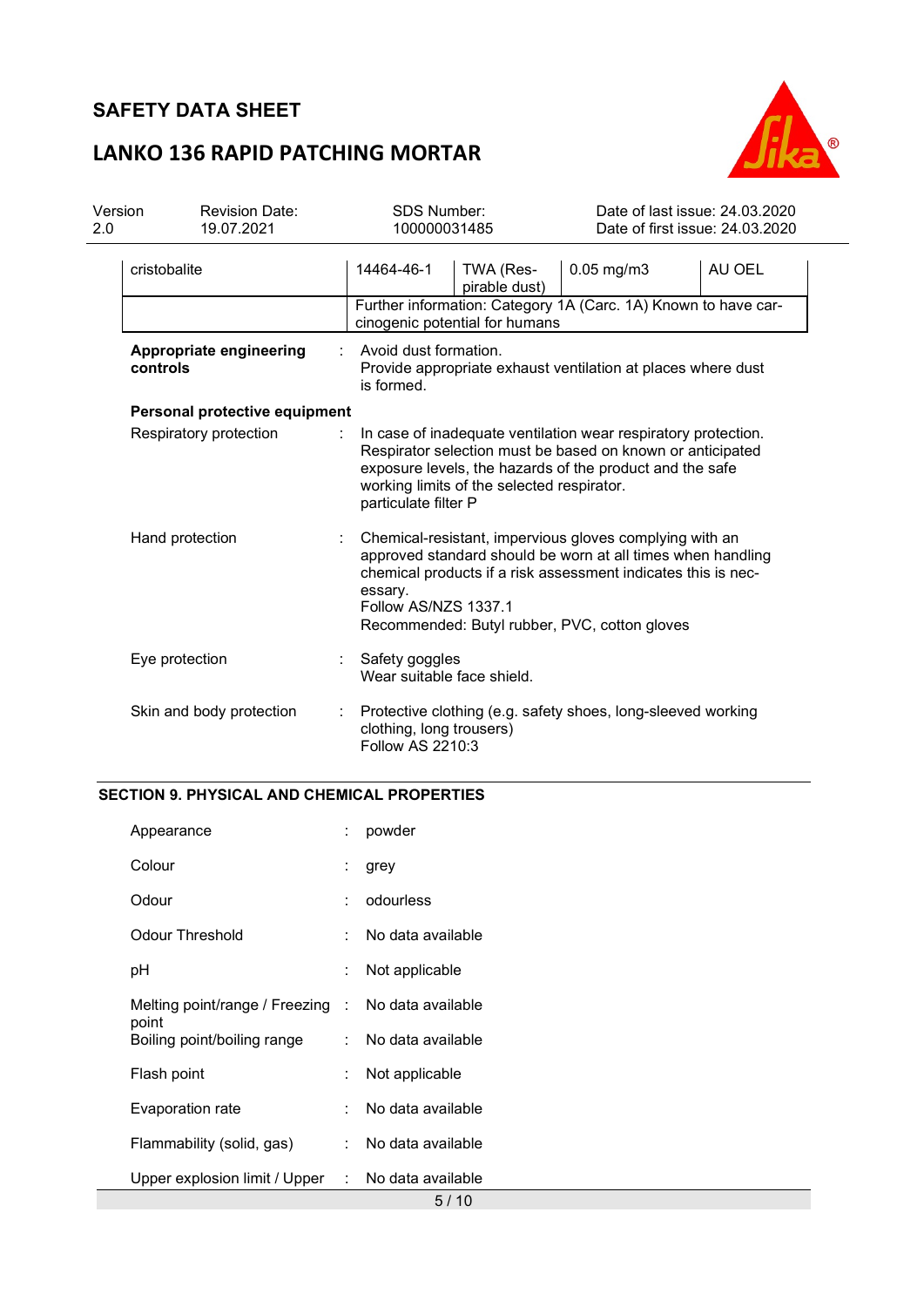# LANKO 136 RAPID PATCHING MORTAR



| Version<br>2.0 |                    | <b>Revision Date:</b><br>19.07.2021 |                      | <b>SDS Number:</b><br>100000031485                                                                                                                                       | Date of last issue: 24.03.2020<br>Date of first issue: 24.03.2020 |
|----------------|--------------------|-------------------------------------|----------------------|--------------------------------------------------------------------------------------------------------------------------------------------------------------------------|-------------------------------------------------------------------|
|                | flammability limit |                                     |                      |                                                                                                                                                                          |                                                                   |
|                | flammability limit | Lower explosion limit / Lower       | $\sim$ 10            | No data available                                                                                                                                                        |                                                                   |
|                | Vapour pressure    |                                     |                      | No data available                                                                                                                                                        |                                                                   |
|                |                    | Relative vapour density             |                      | No data available                                                                                                                                                        |                                                                   |
|                | Density            |                                     |                      | ca. 1.7 g/cm3 (23 °C (73 °F))                                                                                                                                            |                                                                   |
|                | Solubility(ies)    | Water solubility                    | Î.                   | insoluble                                                                                                                                                                |                                                                   |
|                |                    | Solubility in other solvents        | $\ddot{\phantom{a}}$ | No data available                                                                                                                                                        |                                                                   |
|                | octanol/water      | Partition coefficient: n-           |                      | No data available                                                                                                                                                        |                                                                   |
|                |                    | Auto-ignition temperature           |                      | No data available                                                                                                                                                        |                                                                   |
|                |                    | Decomposition temperature           |                      | No data available                                                                                                                                                        |                                                                   |
|                | Viscosity          | Viscosity, dynamic                  |                      | No data available                                                                                                                                                        |                                                                   |
|                |                    | Viscosity, kinematic                | $\ddot{\cdot}$       | Not applicable                                                                                                                                                           |                                                                   |
|                |                    | <b>Explosive properties</b>         |                      | No data available                                                                                                                                                        |                                                                   |
|                |                    | Oxidizing properties                |                      | No data available                                                                                                                                                        |                                                                   |
|                |                    | Volatile organic compounds          |                      | Directive 2010/75/EU of 24 November 2010 on industrial<br>emissions (integrated pollution prevention and control)<br>Volatile organic compounds (VOC) content: 0.02% w/w |                                                                   |

### SECTION 10. STABILITY AND REACTIVITY

| Reactivity                                | ÷. | No dangerous reaction known under conditions of normal use. |
|-------------------------------------------|----|-------------------------------------------------------------|
| Chemical stability                        |    | : The product is chemically stable.                         |
| Possibility of hazardous reac- :<br>tions |    | No hazards to be specially mentioned.                       |
| Conditions to avoid                       | ÷  | No data available                                           |
| Incompatible materials                    |    | see section 7.                                              |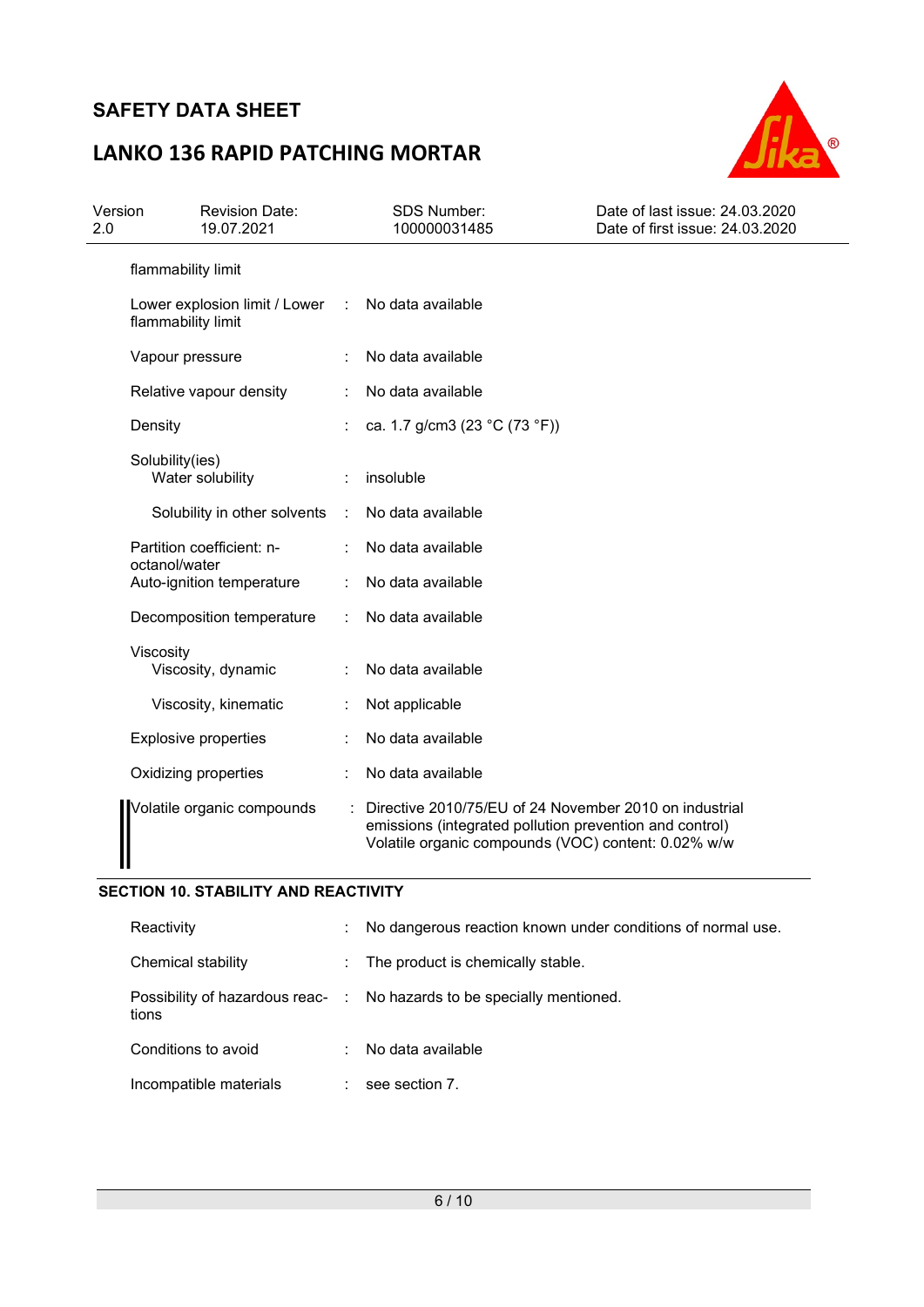## LANKO 136 RAPID PATCHING MORTAR



| Version                                      | <b>Revision Date:</b> | SDS Number:  | Date of last issue: 24,03,2020  |  |  |  |
|----------------------------------------------|-----------------------|--------------|---------------------------------|--|--|--|
| 2.0                                          | 19.07.2021            | 100000031485 | Date of first issue: 24.03.2020 |  |  |  |
| <b>SECTION 11. TOXICOLOGICAL INFORMATION</b> |                       |              |                                 |  |  |  |

#### Acute toxicity

Not classified based on available information.

#### Components:

calcium sulfate:

Acute oral toxicity : LD50 Oral (Rat): > 5,000 mg/kg

#### Skin corrosion/irritation

Not classified based on available information.

#### Serious eye damage/eye irritation Causes serious eye damage.

#### Respiratory or skin sensitisation

Skin sensitisation

May cause an allergic skin reaction.

#### Respiratory sensitisation

Not classified based on available information.

#### Chronic toxicity

#### Germ cell mutagenicity

Not classified based on available information.

#### **Carcinogenicity**

May cause cancer by inhalation.

#### Reproductive toxicity

Not classified based on available information.

### STOT - single exposure

Not classified based on available information.

#### STOT - repeated exposure

Not classified based on available information.

#### Aspiration toxicity Not classified based on available information.

#### SECTION 12. ECOLOGICAL INFORMATION

**Ecotoxicity** No data available

#### Persistence and degradability No data available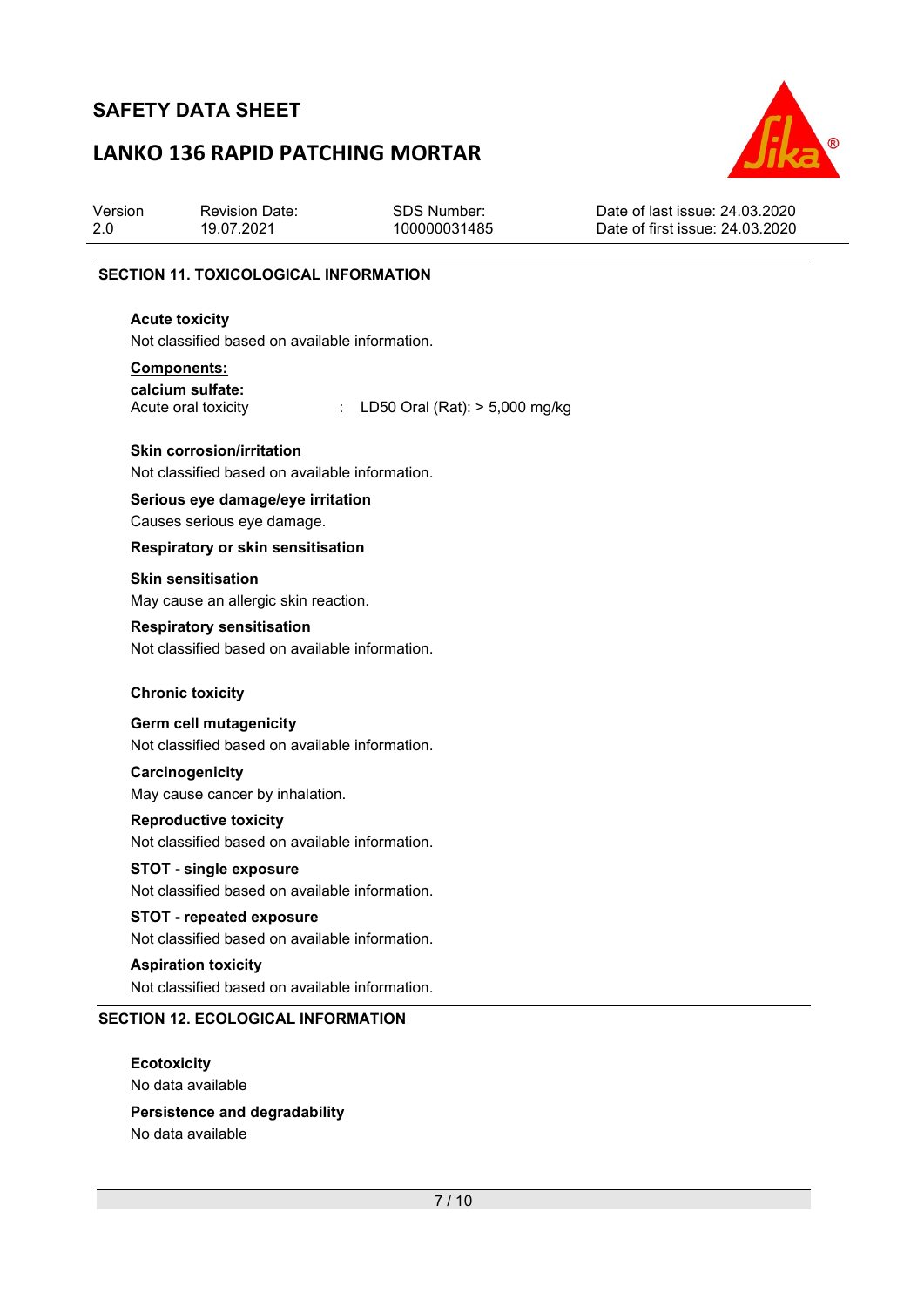## LANKO 136 RAPID PATCHING MORTAR



| Version<br>2.0 | <b>Revision Date:</b><br>19.07.2021                   | <b>SDS Number:</b><br>100000031485                                                                                                   | Date of last issue: 24,03,2020<br>Date of first issue: 24.03.2020 |
|----------------|-------------------------------------------------------|--------------------------------------------------------------------------------------------------------------------------------------|-------------------------------------------------------------------|
|                | <b>Bioaccumulative potential</b><br>No data available |                                                                                                                                      |                                                                   |
|                | <b>Mobility in soil</b><br>No data available          |                                                                                                                                      |                                                                   |
|                | Other adverse effects                                 |                                                                                                                                      |                                                                   |
| mation         | <b>Product:</b>                                       | Additional ecological infor- : There is no data available for this product.                                                          |                                                                   |
|                | <b>SECTION 13. DISPOSAL CONSIDERATIONS</b>            |                                                                                                                                      |                                                                   |
|                | <b>Disposal methods</b>                               |                                                                                                                                      |                                                                   |
|                | Waste from residues                                   | Do not contaminate ponds, waterways or ditches with chemi-<br>cal or used container.<br>Send to a licensed waste management company. |                                                                   |
|                | Contaminated packaging                                | Empty remaining contents.<br>Dispose of as unused product.<br>Do not re-use empty containers.                                        |                                                                   |

If potential for exposure exists refer to Section 8 for specific personal protective equipment.

#### SECTION 14. TRANSPORT INFORMATION

#### International Regulations

#### UNRTDG

Not regulated as a dangerous good

#### IATA-DGR

Not regulated as a dangerous good

#### IMDG-Code

Not regulated as a dangerous good

#### Transport in bulk according to Annex II of MARPOL 73/78 and the IBC Code

Not applicable for product as supplied.

#### National Regulations

ADG Not regulated as a dangerous good

#### SECTION 15. REGULATORY INFORMATION

#### Safety, health and environmental regulations/legislation specific for the substance or mixture

| Standard for the Uniform    | : No poison schedule number allocated |
|-----------------------------|---------------------------------------|
| Scheduling of Medicines and |                                       |
| Poisons                     |                                       |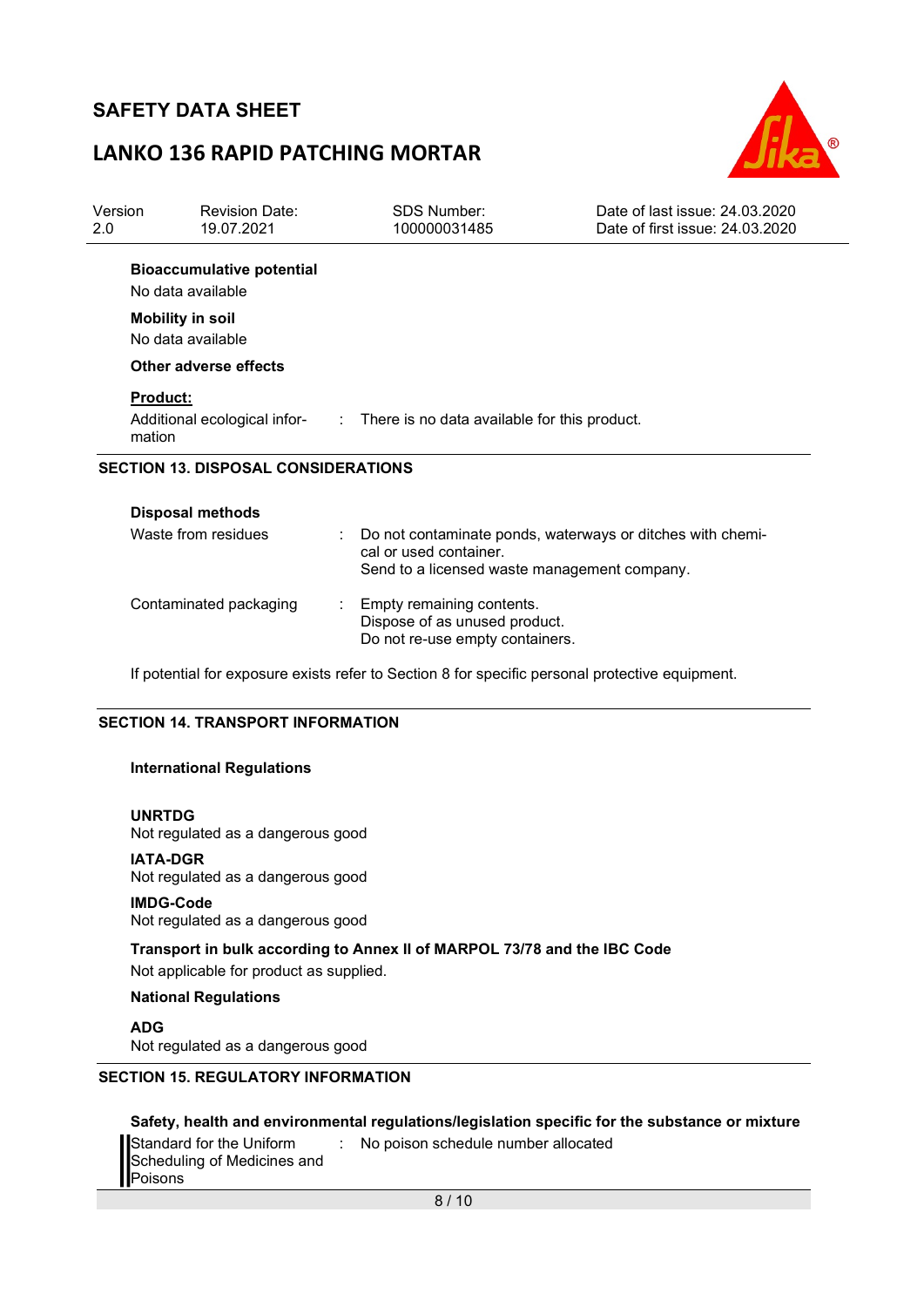# LANKO 136 RAPID PATCHING MORTAR



| Version<br>2.0 | <b>Revision Date:</b><br>19.07.2021                                                                                                         | <b>SDS Number:</b><br>100000031485                                                                                                        | Date of last issue: 24.03.2020<br>Date of first issue: 24.03.2020                                                                                                                                                  |
|----------------|---------------------------------------------------------------------------------------------------------------------------------------------|-------------------------------------------------------------------------------------------------------------------------------------------|--------------------------------------------------------------------------------------------------------------------------------------------------------------------------------------------------------------------|
|                | International Chemical Weapons Convention (CWC)<br>Schedules of Toxic Chemicals and Precursors<br><b>Prohibition/Licensing Requirements</b> | ÷                                                                                                                                         | Not applicable<br>There is no applicable prohibition,<br>authorisation and restricted use<br>requirements, including for carcino-<br>gens referred to in Schedule 10 of<br>the model WHS Act and Regula-<br>tions. |
|                | The components of this product are reported in the following inventories:<br><b>AICS</b>                                                    |                                                                                                                                           | : On the inventory, or in compliance with the inventory                                                                                                                                                            |
|                | <b>SECTION 16. OTHER INFORMATION</b>                                                                                                        |                                                                                                                                           |                                                                                                                                                                                                                    |
|                | <b>Revision Date</b><br>Date format                                                                                                         | 19.07.2021<br>dd.mm.yyyy                                                                                                                  |                                                                                                                                                                                                                    |
|                | <b>Full text of other abbreviations</b>                                                                                                     |                                                                                                                                           |                                                                                                                                                                                                                    |
|                | AU OEL<br>AU OEL / TWA                                                                                                                      | taminants.<br>Exposure standard - time weighted average                                                                                   | Australia. Workplace Exposure Standards for Airborne Con-                                                                                                                                                          |
|                | ADG<br><b>ADR</b>                                                                                                                           | Australian Dangerous Goods Code.<br>Dangerous Goods by Road                                                                               | European Agreement concerning the International Carriage of                                                                                                                                                        |
|                | <b>CAS</b><br><b>DNEL</b><br><b>EC50</b><br><b>GHS</b>                                                                                      | <b>Chemical Abstracts Service</b><br>Derived no-effect level<br>Half maximal effective concentration<br><b>Globally Harmonized System</b> |                                                                                                                                                                                                                    |
|                | <b>IATA</b><br><b>IMDG</b><br>LD50                                                                                                          | International Air Transport Association<br>test animals)                                                                                  | International Maritime Code for Dangerous Goods<br>Median lethal dosis (the amount of a material, given all at<br>once, which causes the death of 50% (one half) of a group of                                     |
|                | <b>LC50</b>                                                                                                                                 | period)                                                                                                                                   | Median lethal concentration (concentrations of the chemical in<br>air that kills 50% of the test animals during the observation                                                                                    |
|                | <b>MARPOL</b>                                                                                                                               | Ships, 1973 as modified by the Protocol of 1978                                                                                           | International Convention for the Prevention of Pollution from                                                                                                                                                      |
|                | OEL                                                                                                                                         | Occupational Exposure Limit                                                                                                               |                                                                                                                                                                                                                    |

| PBT.  | Persistent, bioaccumulative and toxic                          |
|-------|----------------------------------------------------------------|
| PNEC  | Predicted no effect concentration                              |
| REACH | Regulation (EC) No 1907/2006 of the European Parliament        |
|       | and of the Council of 18 December 2006 concerning the Reg-     |
|       | istration, Evaluation, Authorisation and Restriction of Chemi- |
|       | cals (REACH), establishing a European Chemicals Agency         |
| SVHC  | Substances of Very High Concern                                |
| vPvB  | Very persistent and very bioaccumulative                       |
|       |                                                                |